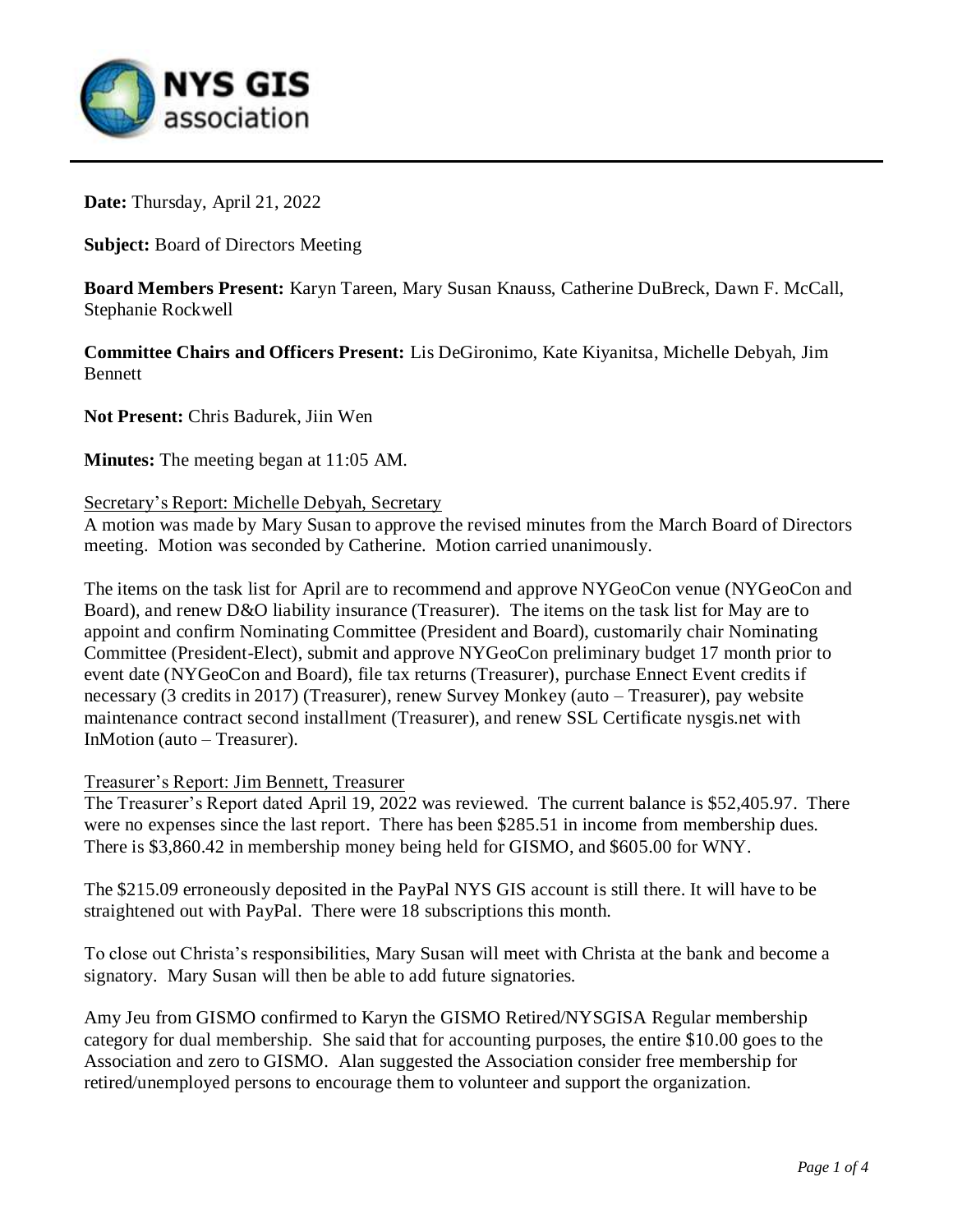GISMO is receiving money from the Open GeoSpatial Consortium for disaster planning (the majority of the money will be going to a collaborator). Jim will provide information to receive the money and will hold for GISMO. Mary Susan said we hold GISMO's dues because we provide "fiscal sponsorship", but the responsibility may be different when it comes to grant money. She said that should not delay the acceptance, but suggested thorough record keeping.

Mary Susan noted that Alan is not in favor of raising membership dues.

A motion was made by Mary Susan to approve the Treasurer's Report. Motion was seconded by Dawn. Motion carried unanimously.

## GeoSpatial Summit 2022

GeoSpatial Summit 2022 Committee Co-Chairs Kate Kiyanitsa and Lis DeGironimo joined the meeting to discuss the GeoSpatial Watch Party and shared a draft document outlining the Watch Party. It will be one afternoon from 2:00 PM – 6:00 PM on a Thursday, and the Regions will host small, in person gatherings throughout the state. Each Region will have representation on the Summit Committee. They will likely use Zoom, on which NYC Open Data has offered to share technical advice.

## The proposed agenda:

NYS GIS Association Annual Meeting from 2:00 PM – 2:30 PM Regional updates (3-5 minutes each) State of the State overview (15 minutes) Two inspirational speakers (35 minutes each) Panel discussion through Zoom Break up into each group and have own social hour

Attendees can Zoom from each Regional group location or from home. There will be no charge as the intent is to remain nimble to change with circumstances. To avoid conflicts with other events and fall holidays, they propose September 15 or 29, or November 3. They would like the Board to select a date.

They envision conference rooms at offices or universities, not booking event spaces at hotels. The Capital District does not have a strong Regional group. Perhaps several location are needed in the District to keep the gatherings small. Kate may be able to offer a room at her office, and Dawn may be able to host a group at the Control Point Associates Albany location.

The Summit Committee will move forward and set up calls for every couple of weeks to start planning and organizing until the summer when they will take a small break, then ramp up again after summer.

## NYGeoCon 2023

Though COVID cases are rising, Karyn believes we should continue to plan NYGeoCon in person next year. GIS/SIG was well attended. Catherine will reach out to GIS/SIG and see how attendance compared to previous years, and if they are aware of any spread from the Conference.

## President Reports

Karyn asked Mary Susan and Stephanie if they have had a chance to look into alternatives to ClickMeeting. Mary Susan said Springly would be a good alternative to a couple things, including ClickMeeting. Mary Susan is going to set up a weekend call with Carol when it is most convenient for her. Karyn said she, Jim, Michelle, Communications, Membership and Professional Development should all be involved. Mary Susan agreed, but not all at once. Karyn is concerned that the decision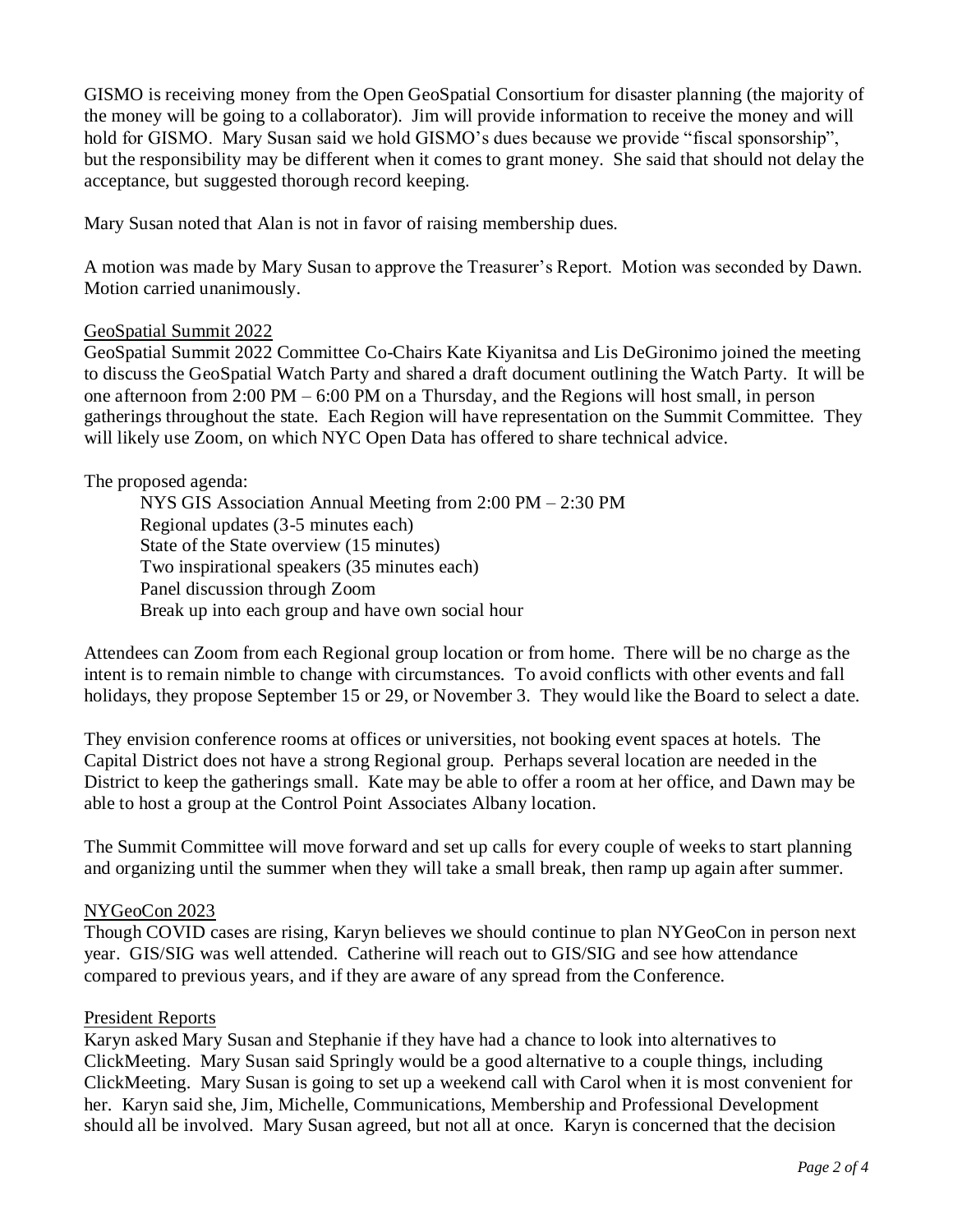needs to be made quickly or we will run out of time and renew ClickMeeting again. Mary Susan asked for information on ClickMeeting – how much it costs and how often it is used.

Karyn said Western NY would like an arrangement similar to GISMO where the Association holds their money instead of sending them a check periodically.

Mary Susan said the Legislative Committee has made progress on sharing the NYSDOT roadside asset inventory system with municipalities. Several municipalities have expressed interest, and one would like to be a pilot. She has been in touch with her Assembly member and is working on scheduling a date and adding people to the call to promote opening it up.

## Board Member Reports

Catherine enjoyed meeting everyone in person at the GIS/SIG Conference.

A motion was made by Dawn to adjourn the meeting. Motion was seconded by Catherine. Motion carried unanimously.

The meeting adjourned at 11:51 AM.

## Action Item List

- *1. Chris will send resolutions related to actions or policies to Communications for the website.*
- 2. The Treasurer will file tax returns (2016, 2017, 2018, 2019, 2020, 2021, and 2022).
- 3. Board Members will review and add contacts or additional groups to the Potential Collaboration list.
- 4. Mary Susan and Stephanie will look into alternatives to ClickMeeting.
- 5. The Treasurer will send membership balance to WNYGIS Users Group.
- 6. Committee Chairs will submit plans/goals for the year for website.
- 7. Karyn will sign and Jim will renew the D&O liability insurance.
- 8. Karyn and Mary Susan will facilitate the review of Springly and potential dues increase.
- 9. Karyn will appoint and the Board will confirm the Nominating Committee (President-Elect customarily chairs).
- 10. Jim will renew Survey Monkey (auto).
- 11. Jim will pay website maintenance contract second installment.
- 12. Jim will renew SSL Certificate nysgis.net with InMotion (auto).
- 13. The Board will select a date for the GeoSpatial Watch Party.

## Held Action Item List

- 14. Mary Susan will check with Carol and Ann to see if a member list with emails could be put behind the member login, and if so, how an opt out could be implemented.
- 15. Mary Susan will contact the Governor's Office of Employee Relations to see if NYGeoCon and the GeoSpatial Summit can be added to the New York State approved training list.
- 16. The GeoSpatial Summit Committee will recommend and the Board will approve the Summit venue.
- 17. The Summit Committee will submit and the Board will approve the Summit prelim budget.
- 18. The GeoSpatial Summit Committee will submit and the Board will accept Summit contract(s).
- 19. The Treasurer will purchase event liability and cancellation insurance for the Summit if necessary.

20. The NYGeoCon Committee will recommend and the Board will approve the NYGeoCon venue.

- 21. The NYGeoCon Committee will submit and the Board will approve the NYGeoCon prelim budget.
- 22. The Treasurer will purchase Ennect Event credits if necessary (3 credits in 2017).